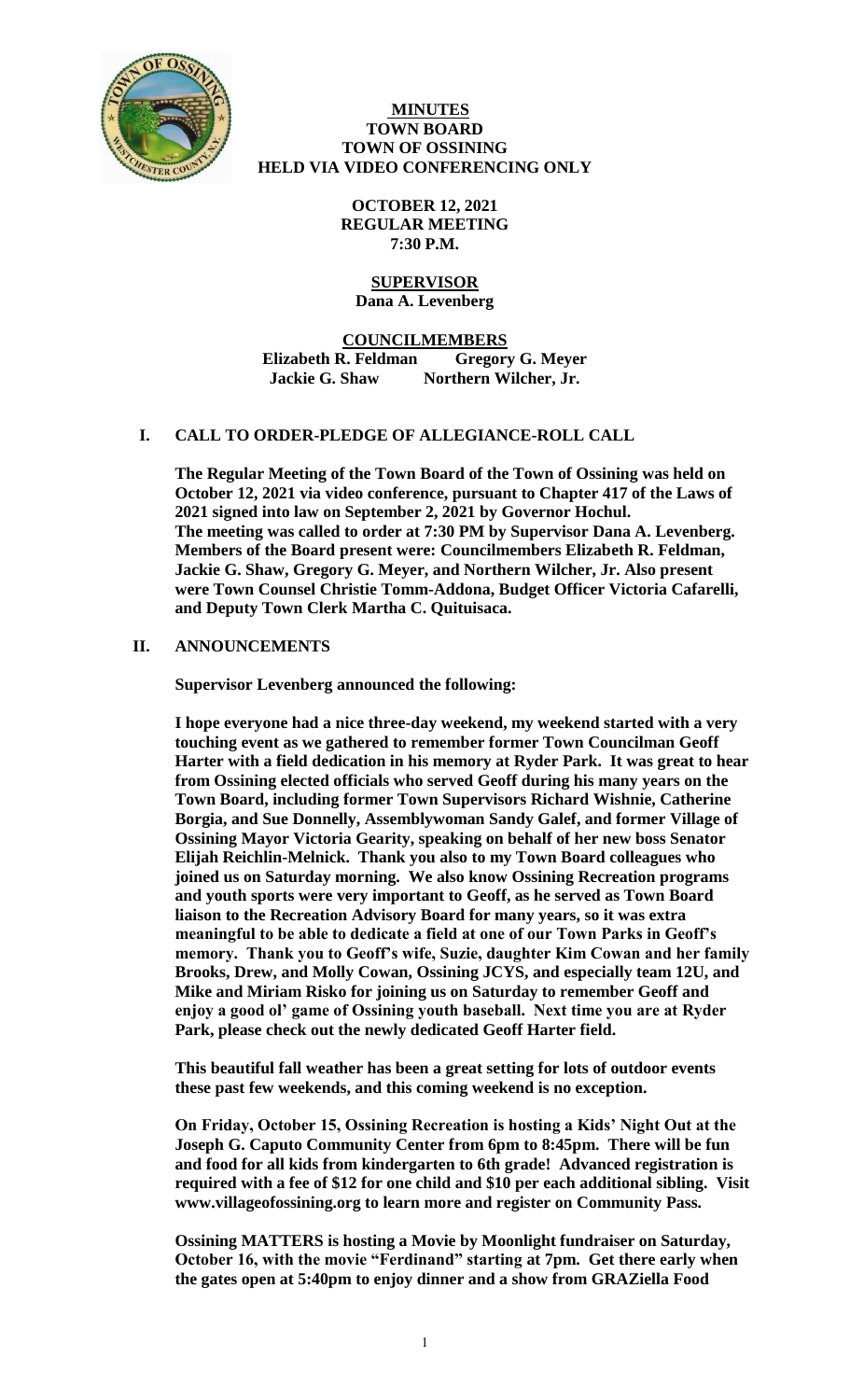**Truck and Horseman Deli Food Truck with the Mike Risko Band performing a pre-show. There will also be snack bags available for purchase. Space is limited, so grab your tickets now at www.ossiningmatters.org.** 

**On Sunday, October 17 from 2pm to 4pm, join the Ossining Historic Cemeteries Conservancy for their Jazz Picnic and fundraiser at Dale Cemetery. Help them help us keep our cemeteries the envy of all municipal cemeteries (and even some private ones!). For more information, visit www.ossininghistoriccemeteries.org.** 

**COVID Booster Shots are available for recipients of the Pfizer vaccine who completed their initial series at least 6 months ago, and are either 65 years and older, 18 years and older with underlying medical conditions, or 18 years and older who work or live in high-risk settings like hospitals or nursing homes. If you are eligible, please get your booster now as it will help protect you further from getting COVID-19, and therefore protect others as well. Also remember now is the time to get your flu shot! Flu shots are available at most local pharmacies and healthcare providers. The Town will be providing flu shots to its employees free of charge – we can all do our part to keep our workplaces and community safe from the flu and COVID-19.** 

**We are continuing to look for feedback on the Town's new Comprehensive Plan entitled Sustainable Ossining. The Comprehensive Plan is organized into specific themes with draft goals, objectives, and strategies. We are interested in understanding you, our public's, planning priorities. Please visit the project website at www.sustainableossining.com to complete a survey that shares themes, goals and draft objectives, take a moment to read each objective, then prioritize those that you would like to see the Town focus on in the near term. We look forward to sharing the full draft of the Plan with the public in the near future.** 

**Believe it or not, but November is right around the corner and please do not forget to make your plan to vote on Election Day which is November 2. Monday, October 18 is the deadline to postmark an absentee ballot, and November 1 is the last day to request one in person. Early voting will be from October 23 through October 31, and once again the closest early voting polling location for Ossining and Briarcliff residents is the Joseph G. Caputo Community Center. However, all Westchester County residents can vote at any early voting location, so be sure to check out the full list on the County Board of Election site – citizenparticipation.westchestergov.com – in case there is a location that may be more convenient to your workplace, school, or any other part of your daily routine. Although there are no national elections on the ballot this year, it is just as, if not more, important to remain engaged in local elections as most decisions made on the local level are more likely to impact your day to day lives in your community. Please make a plan now to vote!** 

### **III. LIAISON REPORTS**

### **IV. PUBLIC COMMENT ON AGENDA ITEMS**

#### **V. BOARD RESOLUTIONS**

**A. Approval of Minutes—Regular Meeting – September 28, 2021**

**Councilmember Wilcher moved and it was seconded by Councilmember Shaw that the following resolution be approved.**

**Resolved, that the Town Board of the Town of Ossining hereby approves the September 28, 2021 minutes of the Regular Meeting as presented.**

**Motion: Carried**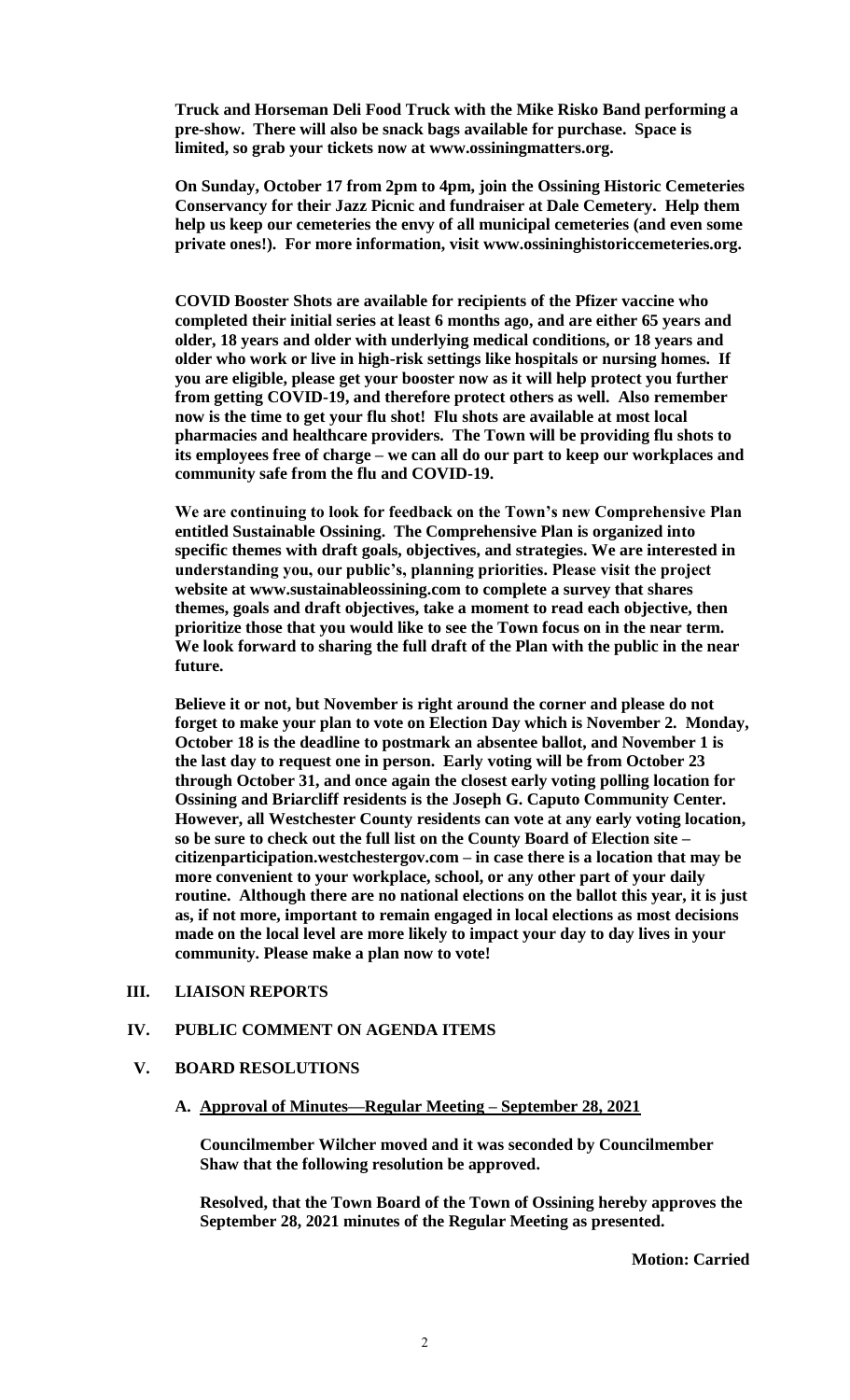## **B. Approval of Minutes—Special Meeting – October 5, 2021**

**Councilmember Shaw moved and it was seconded by Councilmember Wilcher that the following resolution be approved.**

**Resolved, that the Town Board of the Town of Ossining hereby approves the October 5, 2021 minutes of the Special Meeting as presented.**

**Motion: Carried**

## **C. Approval of Voucher Detail Report**

**Councilmember Wilcher moved and it was seconded by Councilmember Shaw that the following resolution be approved.**

**Resolved, that the Town Board of the Town of Ossining hereby approves the Voucher Detail Report dated October 12, 2021 in the amount of \$794,607.21**

**Motion: Carried**

# **D. Westchester Municipal Planning Federation Event**

**Councilmember Wilcher moved and it was seconded by Councilmember Shaw that the following resolution be approved.**

**Resolved, that the Town Board of the Town of Ossining hereby grants permission to the Westchester Municipal Planning Federation to serve wine and beer to attendees over the age of 21 at their event scheduled for Tuesday, October 19, 2021 from 4:30pm to 6:30pm at Dale Cemetery.** 

**Supervisor Levenberg said the following: We learned recently that the Westchester Municipal Planning Federation would be recognizing the Town of Ossining with a planning achievement award for the historic preservation of the Dale Cemetery cottage. They also wanted to feature the Dale Cemetery cottage with an event which will consist of a portion of the Historic Dale Cemetery walking tour and a presentation on our now award-winning project. They have also requested to serve some adult beverages for the attendees, which this resolution would grant.**

**Motion: Carried**

# **E. Westchester County Urban County Consortium Contract Extension for Senior Center Kitchen Renovation**

**Councilmember Wilcher moved and it was seconded by Councilmember Shaw that the following resolution be approved.**

**Resolved, that the Town Board of the Town of Ossining authorizes the Supervisor to sign an amendment to the contract between Westchester County and the Town of Ossining with regards to grant funding for the renovation of the senior center kitchen at the Joseph G. Caputo Community Center to extend the expiration date of the agreement from September 14, 2021 to February 25, 2022.**

**Supervisor Levenberg said the following: As we presented at our Work Session last week, we received grant funding from the CDBG program to support the renovation of the Senior Nutrition Program kitchen. As we anticipate bidding and construction in the fall and early winter, we need to extend our contract for the grant funding through February.**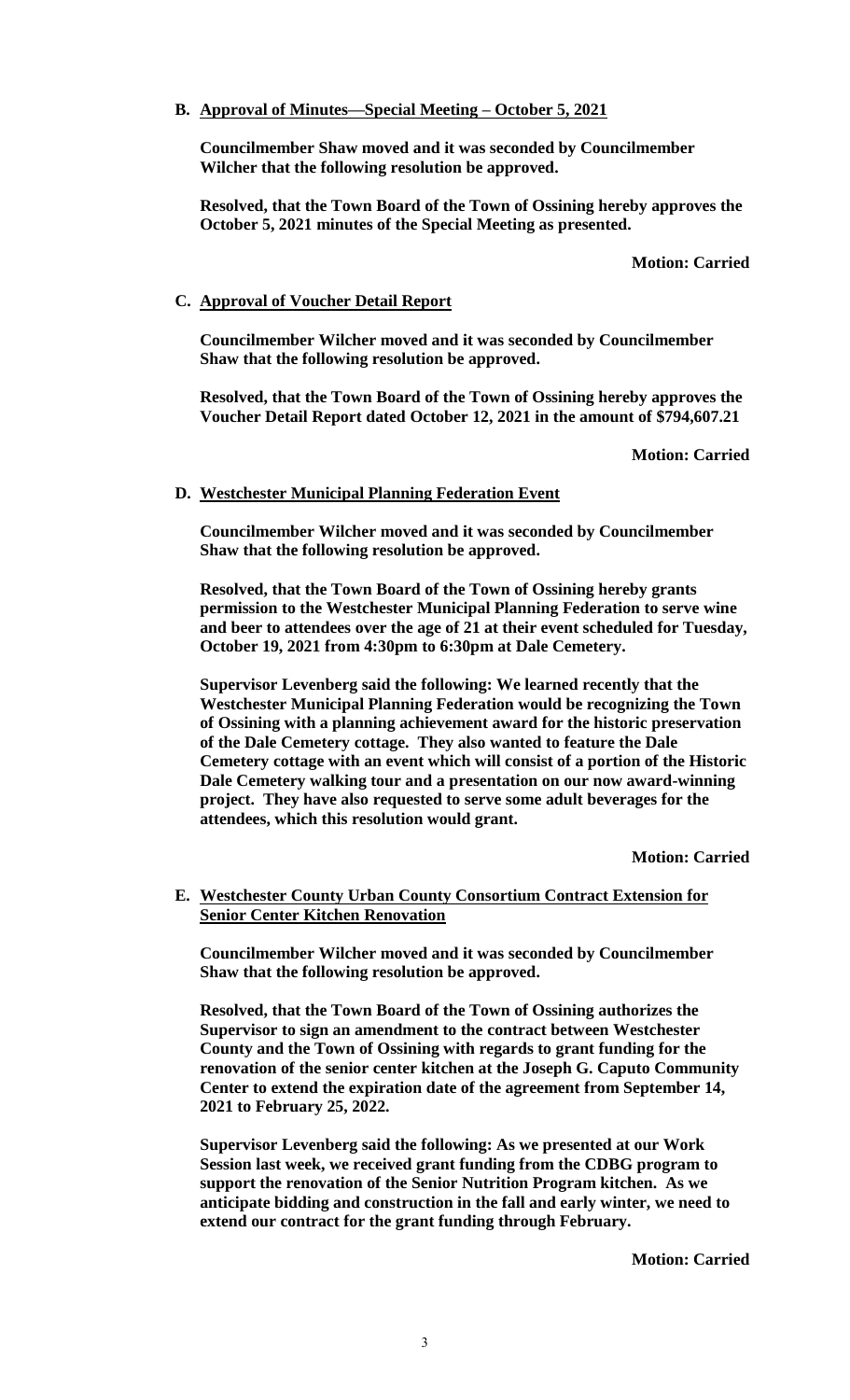## **F. Resignation – Court Attendant**

**Councilmember Shaw moved and it was seconded by Councilmember Wilcher that the following resolution be approved.**

**Resolved, that the Town Board of the Town of Ossining accepts, with regret, the resignation of Franklin Jackson, Jr. from the position of Court Attendant, effective October 1, 2021.** 

**Supervisor Levenberg said the following: Yes, unfortunately the day has finally come! Franklin Jackson, Jr. retired from his "day job" with the Village of Ossining in June, but continued working for the Town while he and his family planned their move to North Carolina. Franklin and his family are now permanently relocating south, so he can no longer work for the Town as Court Attendant and Constable. Franklin has worked for the Ossining community for most of his adult life, and he will be sorely missed!**

**Motion: Carried**

### **G. Resignation – Constable**

**Councilmember Wilcher moved and it was seconded by Councilmember Shaw that the following resolution be approved.**

**Resolved, that the Town Board of the Town of Ossining accepts, with regret, the resignation of Franklin Jackson, Jr. from the position of Constable, effective October 1, 2021.** 

**Motion: Carried**

# **VI. MONTHLY REPORTS**

**Councilmember Wilcher moved and it was seconded by Councilmember Feldman that the following resolution be approved.**

**Resolved, that the Town Board of the Town of Ossining hereby accepts the following monthly reports for the month of September 2021:**

- **GE Helicopter**
- **Town Building Department**
- **Dale Cemetery**
- **Town Highway**
- **Tax Receiver**
- **Town Clerk**
- **Town Supervisor**

### **Motion: Carried**

#### **VII. VISITOR RECOGNITION**

*Visitors shall be accorded one (1) four (4) minute opportunity to speak*

#### **VIII. ADJOURNMENT**

**At 7:46 P.M., Councilmember Wilcher motioned to adjourn to Executive Session for advice of counsel, personnel, and contracts and Councilmember Feldman seconded.** 

**Motion Carried: Unanimously**

**At 8:59 P.M., Councilmember Feldman motioned to leave Executive Session and Councilmember Shaw seconded.**